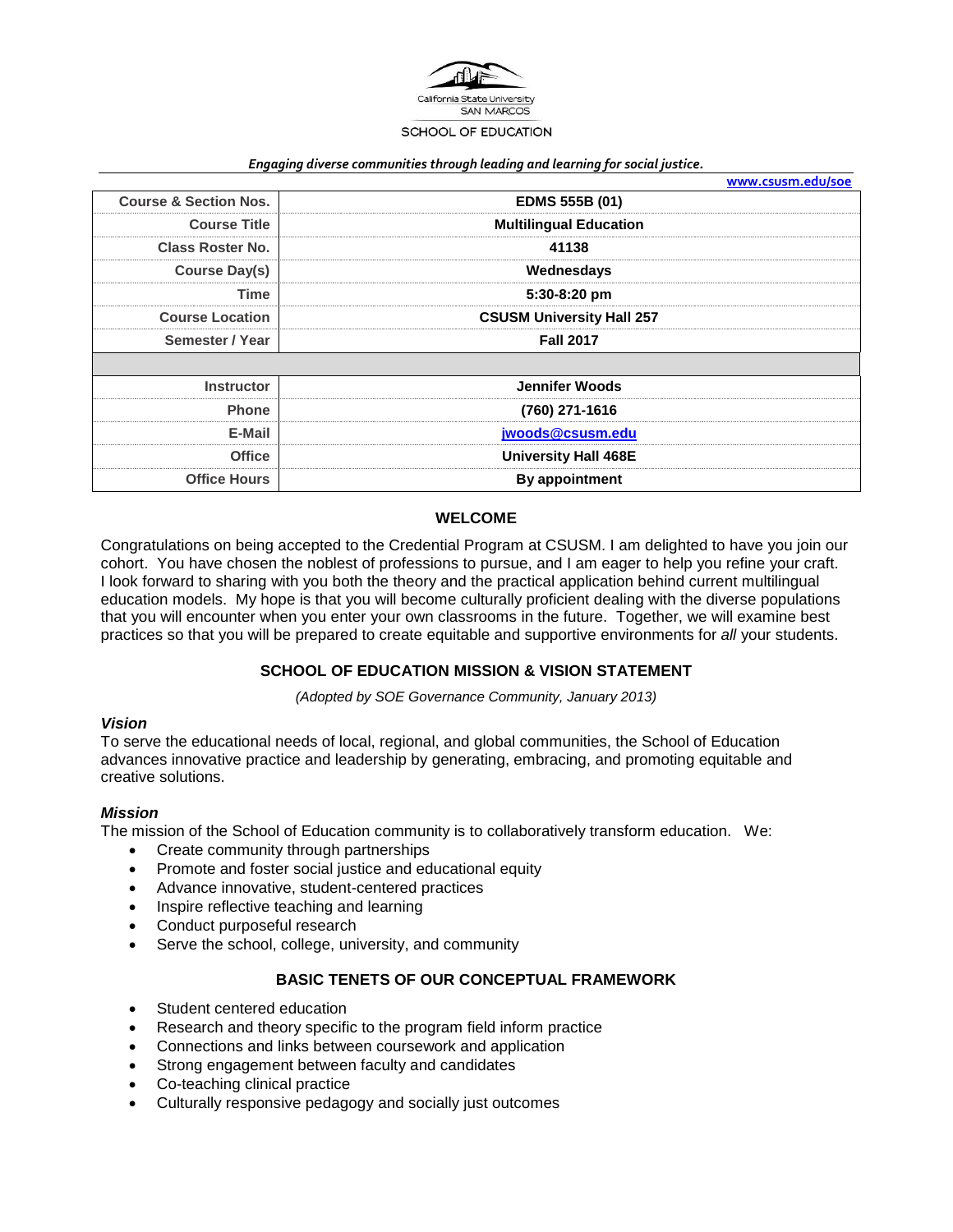# **TABLE OF CONTENTS**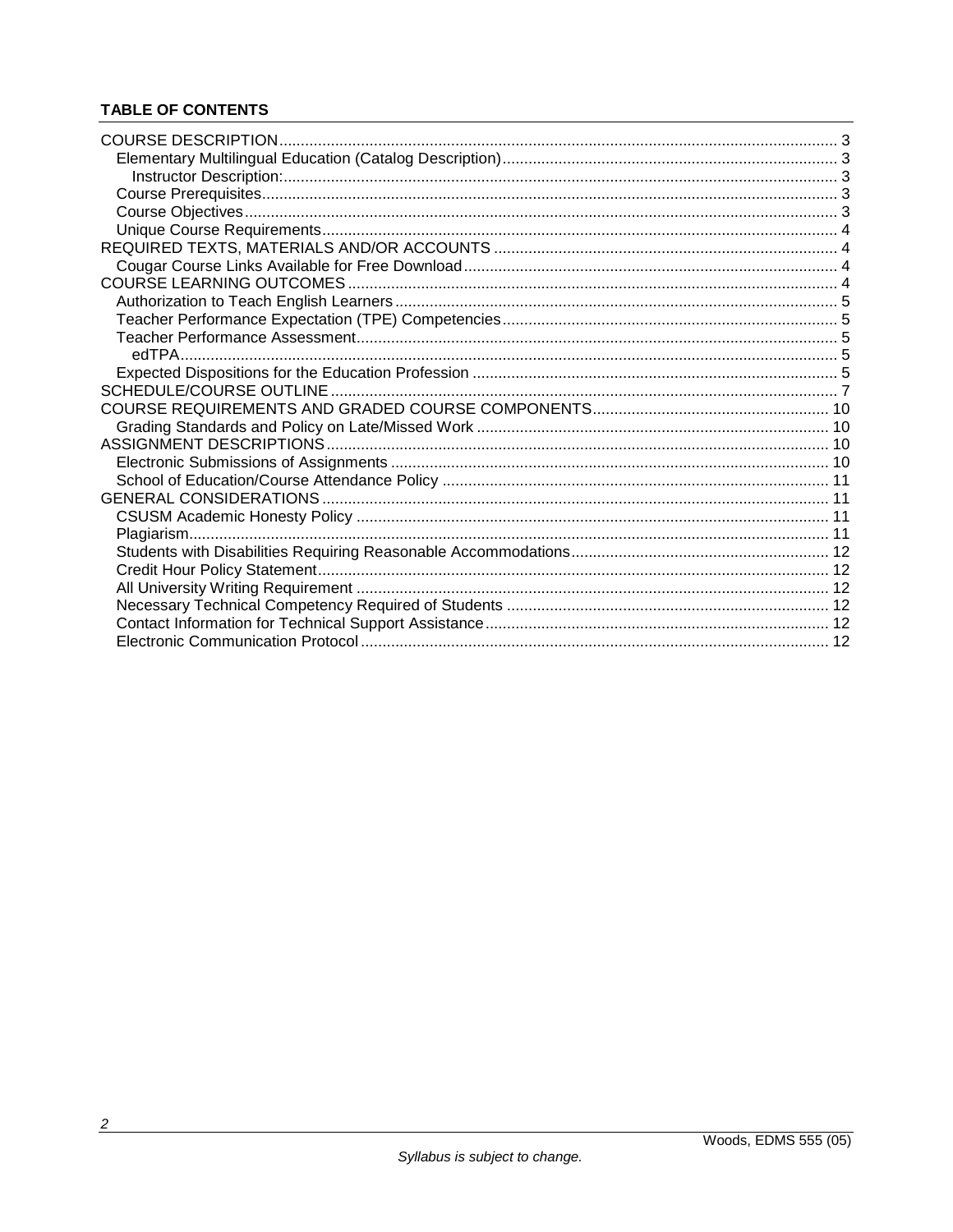# **COURSE DESCRIPTION**

### **Elementary Multilingual Education (Catalog Description)**

Focuses on developing an understanding of theory, methodology, and assessment of second language acquisition in integrated and inclusive elementary classrooms. Enrollment restricted to students in the ICP.

### **Instructor Description:**

Focuses on developing an understanding of culturally responsive theory, methodology, and assessment of second language acquisition in integrated and inclusive elementary and middle-level classrooms. May not be taken for credit by students who have received credit for EDML 552. Requires participation in the public schools.

This course addresses the needs of elementary school teachers faced with the growing diversity in today's classrooms. It will focus on bilingual sociolinguistic/sociocultural competence and implications for learning and instruction, application of effective alternative instructional practices, cultural aspects of English learners, as well as effective and appropriate English language development (ELD) techniques and successful bilingual, multilingual education for Language Minority students.

### **Course Prerequisites**

Admission to the Multiple Subject/CLAD Teacher Credential Program.

#### **Course Objectives**

- 1. Explain the basic terms, philosophies, problems, issues, history, and practices related to the education of language minority persons in California and the US and knowledge of the history, policies, programs, and research on the effectiveness of bilingual education and bilingualism in the United States.
- 2. Demonstrate understanding of the most important goals of bilingual/multicultural education. Understand and apply research and its effects on the dimensions of learning in bilingual education program models.
- 3. Explain the theoretical framework upon which bilingual education is founded and demonstrate understanding of the philosophical, theoretical, legal, and legislative foundations of bilingual education and their effects on program design and educational achievement.
- 4. Demonstrate understanding of existing student identification, assessment, and language redesignation requirements for the state of California.
- 5. Explain the connections between bilingual education, English as a second language, and SDAIE, SDAIS/CALLA methodologies. Apply knowledge of the research on the cognitive effects of bilingualism and bi-literacy as developmental processes in instructional practice.
- 6. Demonstrate understanding of models of multicultural intercultural education and their implications for curriculum, instruction, and educational policy. Become cognizant of the fact that students' motivation, participation, and achievement are influenced by an intercultural classroom climate and school community.
- 7. Gain knowledge and understanding pertaining to similarities and differences between, contributions of, exchanges between, and varying perspectives of the populations referenced in the Non-Discrimination Policy of the State of California.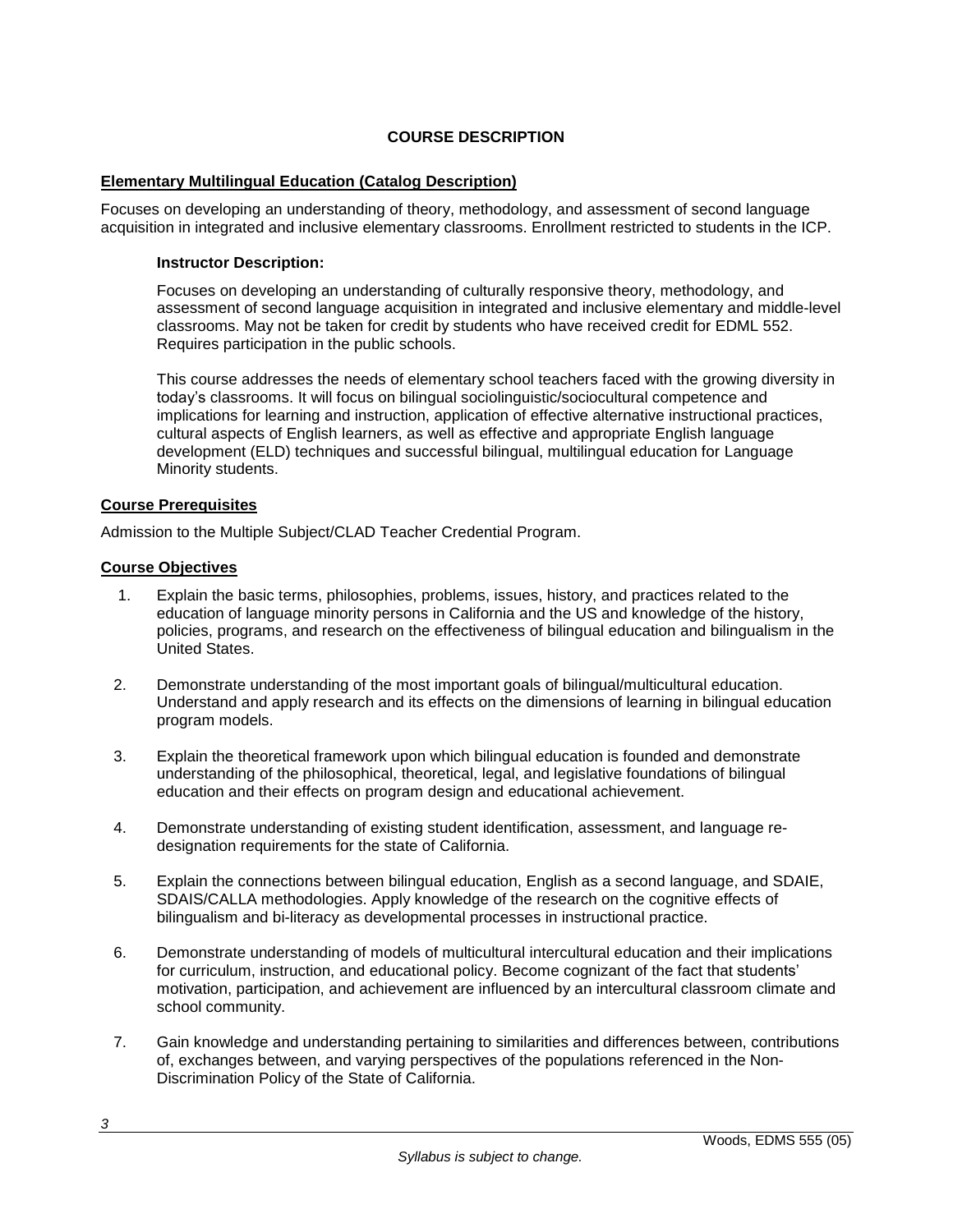- 8. Demonstrate knowledge of the transferability between primary and target language with the understanding that the level of transferability is affected by the level of compatibility and may vary among languages.
- 9. Promote authentic parental participation that includes learning about school systems, assuming leadership roles and affecting policy and understanding of the family as a primary language and cultural resource.

# **Unique Course Requirements**

Students will be required to do classroom observations in schools and have access to elementary students to conduct some class assignments.

# **REQUIRED TEXTS, MATERIALS AND/OR ACCOUNTS**

Echevarria, J., Vogt, M.E., & Short, D. (2013) *Making Content Comprehensible for Elementary English Language Learners: The SIOP model, 2nd Edition.* Boston: Pearson. ISBN: 978-0-13-336260-2

Honigsfeld, A. & Dove, M. G. (2013) *Common Core for the Not-so-common Learner: English Language Arts Strategies, Grades K-5.* Thousand Oaks, CA: Corwin. ISBN: 9781452257822

#### **Cougar Course Links Available for Free Download**

**Free Download** 2012 English Language Development Standards for California Public Schools K-12 from the CDE website at

<http://www.cde.ca.gov/sp/el/er/eldstandards.asp>

**Free Download** Appendices A-D and Glossary from 2012 ELD Standards at <http://www.cde.ca.gov/sp/el/er/eldstandards.asp>

**Free Download** Adopted ELA/ELD Framework Chapters at <http://www.cde.ca.gov/ci/rl/cf/elaeldfrmwrksbeadopted.asp>

**Free Download** CA Common Core State Standard, California Department of Education Common Core at [www.cde.a.gov/re/cc](http://www.cde.a.gov/re/cc)

#### **COURSE LEARNING OUTCOMES**

#### **Upon successful completion of this course,** *students will be able to* **(SWBAT):**

- SWBAT explain the basic terms, philosophies, goals, problems, issues, history, research, theoretical frameworks, and practices related to the education of language minority students, program design and educational achievement in California and the US through reading reflections and TPE 15 – Action Plan / Reflective Statement.
- SWBAT demonstrate understanding of existing student identification, assessment, and language redesignation requirements for the state of California through reading reflections.
- SWBAT apply knowledge of the research on the cognitive effects of bilingualism and bi-literacy as developmental processes in instructional practice (bilingual education, English as a second language, and SDAIE, SDAIS/CALLA methodologies) through lesson plan development.
- SWBAT demonstrate understanding of models of multicultural intercultural education and their implications for curriculum, instruction, and educational policy through lesson observations and write-up.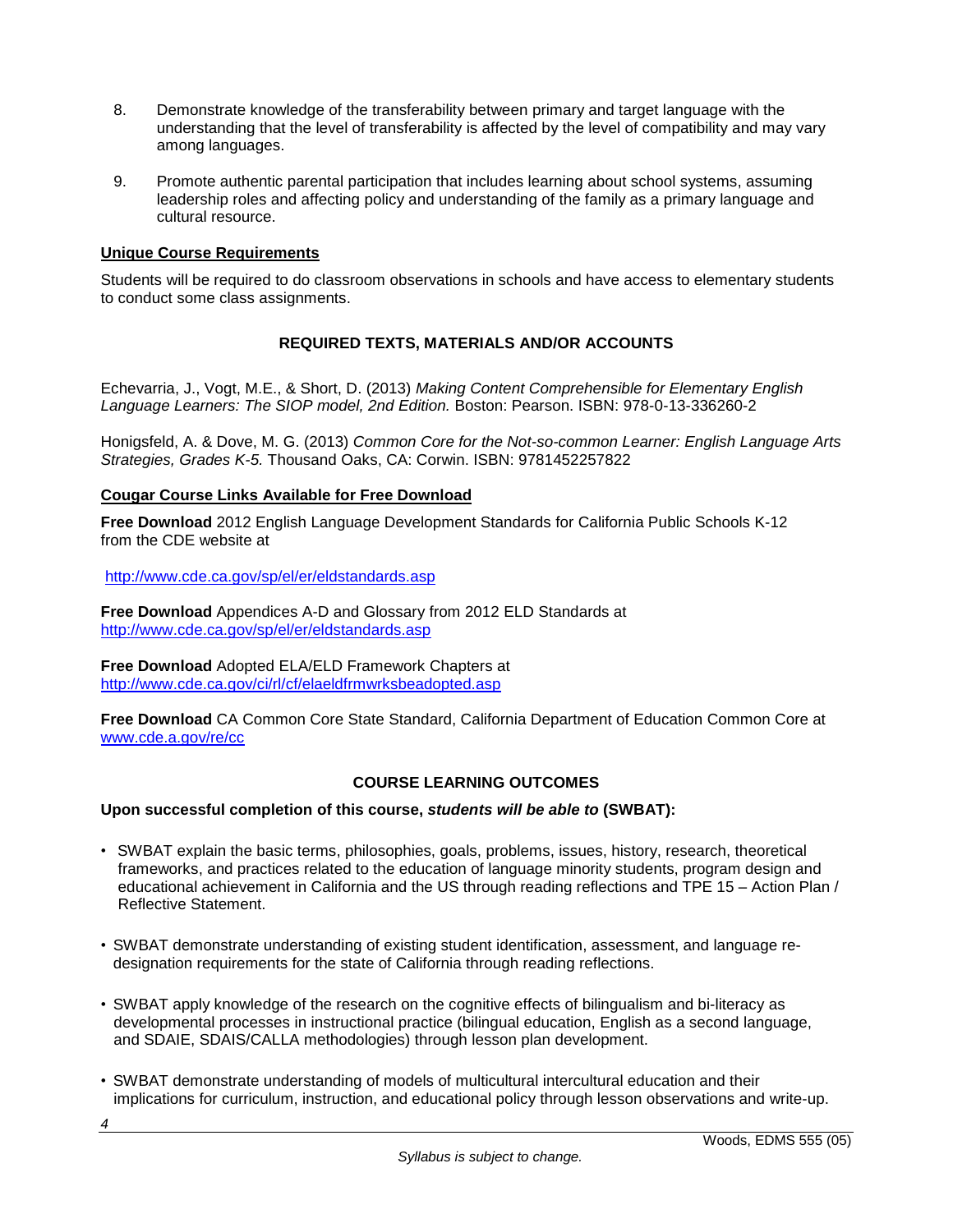- SWBAT become cognizant of the fact that students' motivation, participation, and achievement are influenced by an intercultural classroom climate and school community through English Learner Questionnaire and Multicultural Book and Multimedia Tool Presentation.
- SWBAT demonstrate knowledge of the transferability between primary and target language with the understanding that the level of transferability is affected by the level of compatibility and may vary among languages through reading reflections and lesson development.
- SWBAT promote authentic parental participation that includes learning about school systems, assuming leadership roles and affecting policy.

# **Authorization to Teach English Learners**

This credential program has been specifically designed to prepare teachers for the diversity of languages often encountered in California public school classrooms. The authorization to teach English learners is met through the infusion of content and experiences within the credential program, as well as additional coursework. Candidates successfully completing this program receive a credential with authorization to teach English learners. *(Approved by CCTC in SB 2042 Program Standards, August 02)*

# **Teacher Performance Expectation (TPE) Competencies**

The course objectives, assignments, and assessments have been aligned with the CTC standards for (Single Subject, Multiple Subject, Special Education, etc.) Credential. This course is designed to help teachers seeking a California teaching credential to develop the skills, knowledge, and attitudes necessary to assist schools and district in implementing effective programs for all students. The successful candidate will be able to merge theory and practice in order to realize a comprehensive and extensive educational program for all students. You will be required to formally address the following TPEs in this course:

Foundational Social Justice and Equity TPE

# **Teacher Performance Assessment**

Beginning July 1, 2008 all California credential candidates must successfully complete a state-approved Teacher Performance Assessment (TPA), as part of the credential program of preparation. During the 2017- 18 academic year the CSUSM credential programs will use either the CalTPA (California Teacher Performance Assessment) or the edTPA (Educative Teacher Performance Assessment).

# **edTPA**

Beginning in fall 2015, for newly entering initial candidates, the CSUSM assessment system is the edTPA. To assist with your successful completion of the edTPA, a capstone class is part of your curriculum. In this class edTPA related questions and logistical concerns are addressed. Additional support materials are available on the edTPA website:

# [http://www.edtpa.com/PageView.aspx?f=GEN\\_Candidates.html](http://www.edtpa.com/PageView.aspx?f=GEN_Candidates.html)

Additionally, to support your success in your credential program and with TPA, SOE classes use common pedagogical language, lesson plans (lesson designs), and unit plans (unit designs).

# **Expected Dispositions for the Education Profession**

*5* Education is a profession that has, at its core, certain dispositional attributes that must be acquired and developed. Teaching and working with learners of all ages requires not only specific content knowledge and pedagogical skills, but positive attitudes about multiple dimensions of the profession. The School of Education has identified six dispositions that must be evident in teacher candidates: social justice and equity, collaboration, critical thinking, professional ethics, reflective teaching and learning, and life-long learning. These dispositions have observable actions that will be assessed throughout the preparation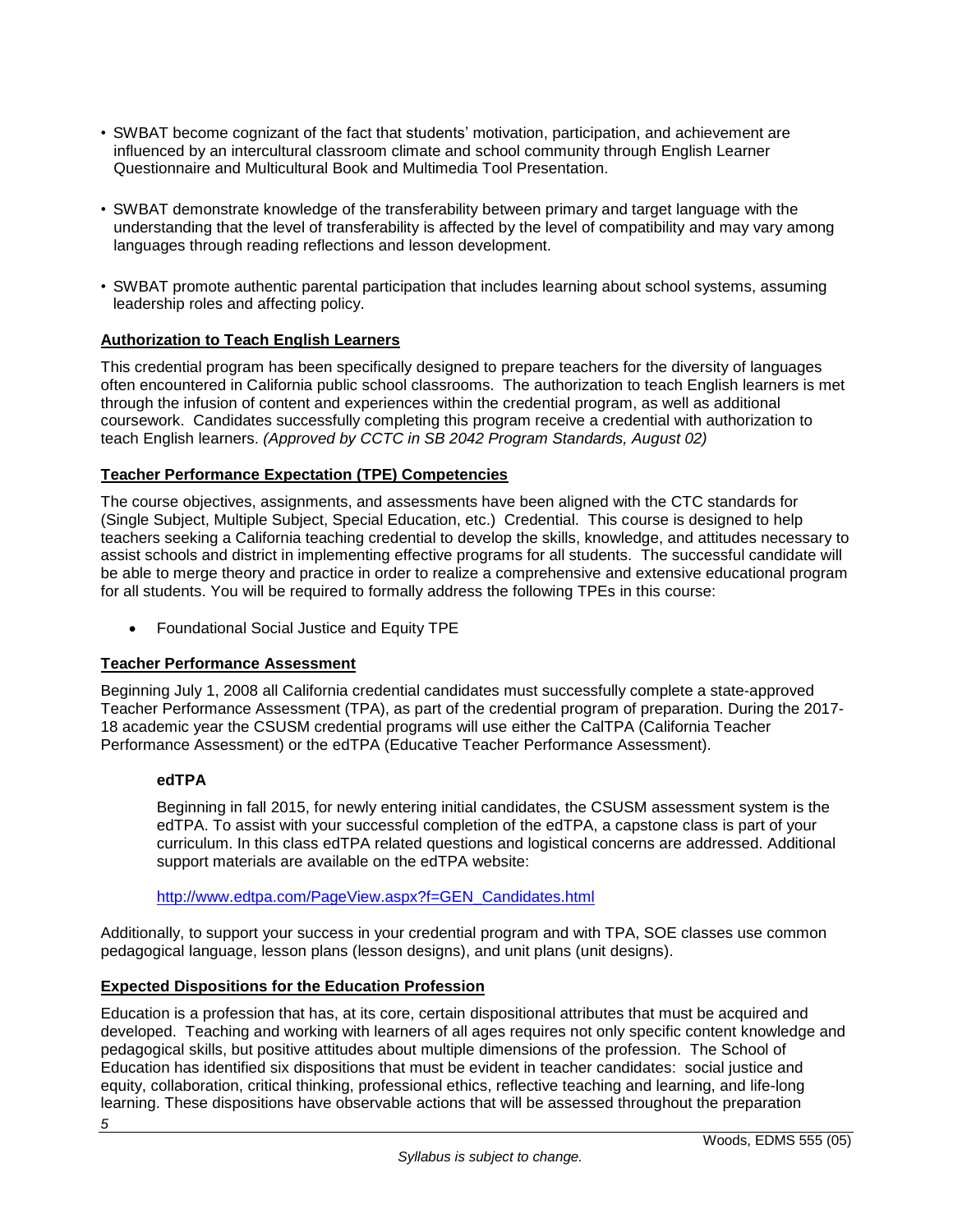program. For each dispositional element, there are three levels of performance - *unacceptable*, *initial target*, and *advanced target*. The description and rubric for the three levels of performance offer measurable behaviors and examples.

The assessment is designed to provide candidates with ongoing feedback for their growth in professional dispositions and includes a self-assessment by the candidate. The dispositions and rubric are presented, explained and assessed in one or more designated courses in each program as well as in clinical practice. Based upon assessment feedback candidates will compose a reflection that becomes part of the candidate's Teaching Performance Expectation portfolio. Candidates are expected to meet the level of *initial target* during the program.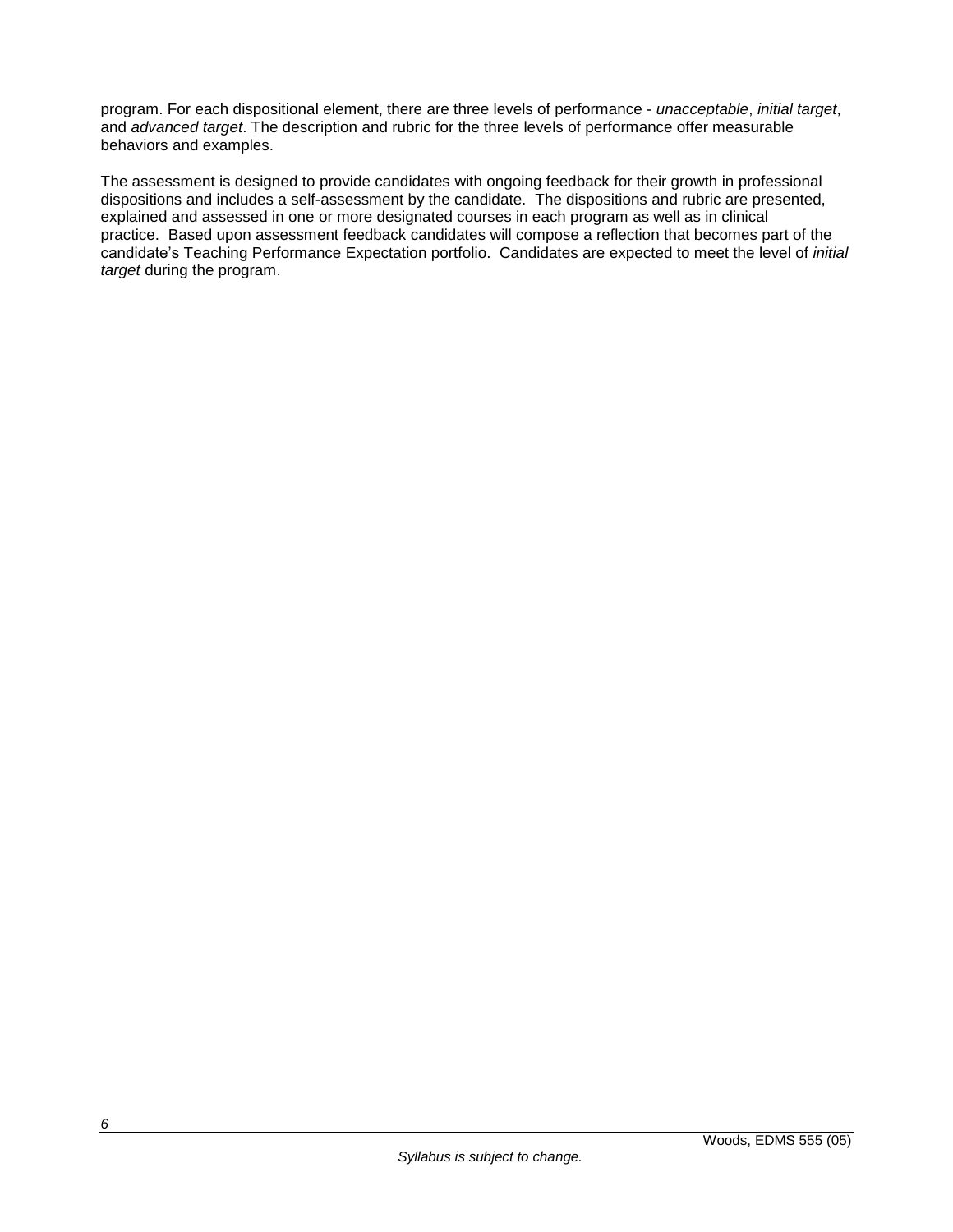# **SCHEDULE/COURSE OUTLINE**

*The instructor reserves the rights to alter the instructional timeline, add, delete, and/or change topics and*

| <b>Topic</b>                                                                                                                                                                                                                                                                                                     | <b>Assignment (if any)</b>                                                                                                                                                                                                                                                                                             |
|------------------------------------------------------------------------------------------------------------------------------------------------------------------------------------------------------------------------------------------------------------------------------------------------------------------|------------------------------------------------------------------------------------------------------------------------------------------------------------------------------------------------------------------------------------------------------------------------------------------------------------------------|
| <b>Week 1/2</b><br>• Introduction / Overview /<br><b>Syllabus</b><br>• Who are English Learners<br>(ELs)? Who are Long Term<br>English Learners (LTELs)<br>• Second Language<br>Acquisition - L2 Theories<br>and Research<br>• Cultural Proficiency                                                              | Readings Due (READ PRIOR TO SESSION #2)<br>SIOP Ch1 Sheltered Instruction<br>SIOP Ch2 Lesson Preparation<br><b>Assignments Due:</b><br>• Be prepared to discuss readings<br>• Bring hard or electronic copy of syllabus<br>• Sign-up for MC Book/Multimedia presentations<br>(schedule will be passed around in class) |
| <b>Week 3/4</b><br>• Identification of EL students<br>• SIOP Components<br>• Language vs Content<br>Objectives<br>• Lesson Preparation<br>• Projects overview & MC<br>Book/Multimedia<br>Assignment/Sign-up                                                                                                      | <b>Readings Due:</b><br>SIOP Ch3 Building Background<br>_SIOP Ch4 Comprehensible Input                                                                                                                                                                                                                                 |
| Week 5/6<br>• What is Sheltered<br>Instruction?<br>• Background Strategies<br>• Comprehensible Input<br><b>Strategies</b><br>• ELD Standards<br>• Differentiating Instruction<br>• Common Core S/L<br><b>Strategies</b><br>• Explain SIOP Lesson Plan<br>and Write-up<br>• Explain & develop EL<br>Questionnaire | <b>Readings Due:</b><br>Dove Ch <sub>1</sub> - Ch <sub>2</sub><br><b>SIOP Ch5 Strategies</b><br><b>Assignments Due:</b><br>• Download ELD Standards, CDE Website, and<br><b>Common Core State Standards</b><br>• MC Book/Multimedia Presentations                                                                      |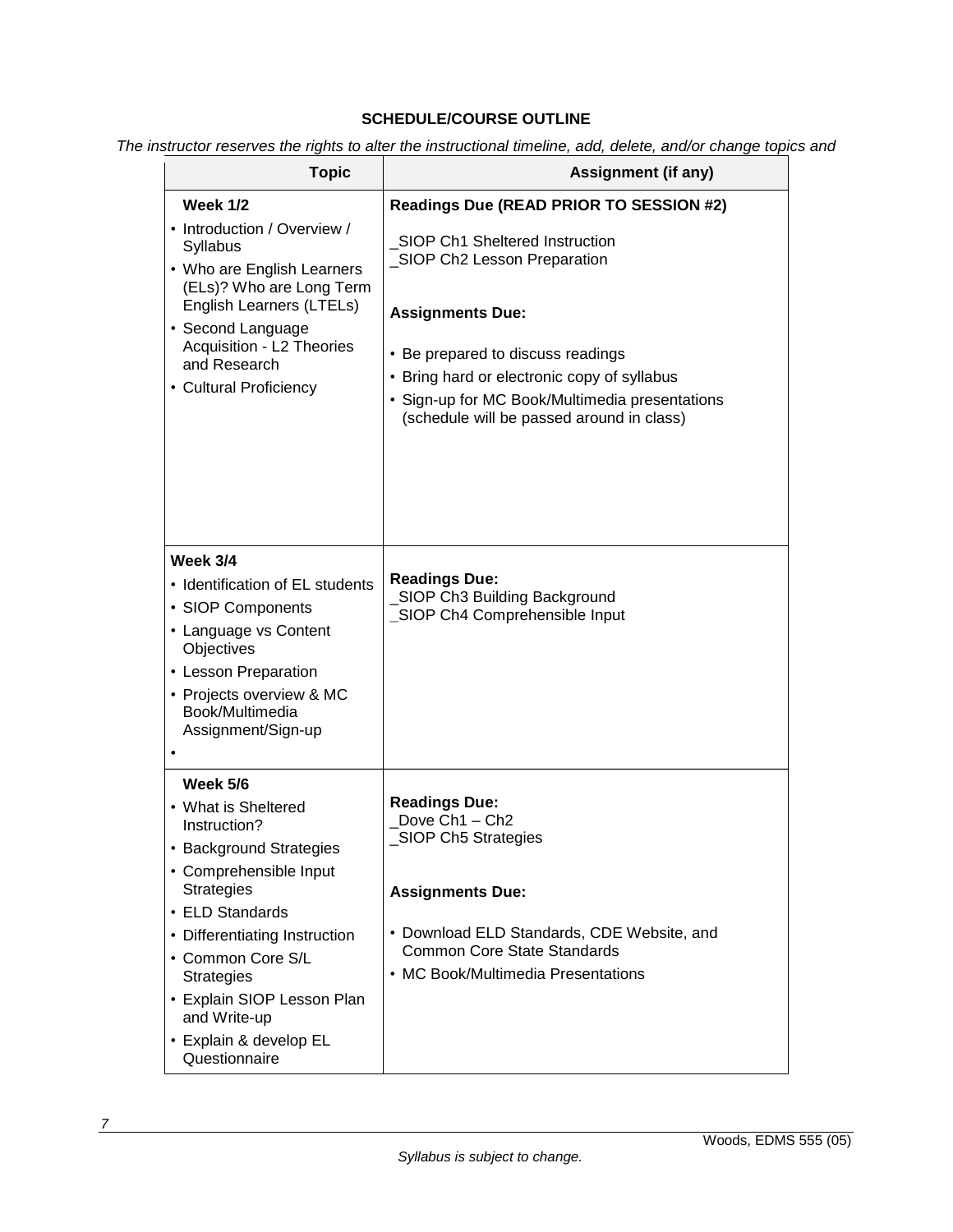| <b>Topic</b>                                                                                                                                                                                                                                                                                                                                       | <b>Assignment (if any)</b>                                                                                                                                                                                                                                                                                                                                                                               |
|----------------------------------------------------------------------------------------------------------------------------------------------------------------------------------------------------------------------------------------------------------------------------------------------------------------------------------------------------|----------------------------------------------------------------------------------------------------------------------------------------------------------------------------------------------------------------------------------------------------------------------------------------------------------------------------------------------------------------------------------------------------------|
| <b>Week 7/8/9</b><br>• Lesson Strategies and<br>Interactions<br>• Formative and Summative<br>Assessments<br>• Academic Language/<br>Language Forms and<br><b>Functions</b><br>• 2012 ELD Standards<br>• Scaffolding<br>• Theoretical Foundations<br>• Continue feedback on SIOP<br>lesson plan<br>• Explain multicultural<br>experience<br>Week 10 | <b>Readings Due:</b><br>SIOP Ch6 Interaction<br>Dove Ch3-Ch4<br><b>Assignments Due:</b><br>• ELL Questionnaire<br>• MC Book/Multimedia Presentations<br>Project work block and preparation-you may work<br>from home or meet in your group at a location of<br>your choosing. Email at least one week prior to<br>schedule office hours to aid with SIOP Lesson or<br><b>TPE Action Plan completion.</b> |
| <b>Week 11/12</b><br>• Culturally Responsive<br>Teaching<br>$\cdot$ GLAD<br>• ELD Standards Appendix A:<br><b>Foundational Literacy Skills</b><br>for ELs<br>• ELA/ELD Framework<br>• How to use textbooks with<br>ELs<br>• Peer review of SIOP lesson<br>plans                                                                                    | <b>Readings Due:</b><br>SIOP Ch7 Practice and Application<br>SIOP Ch8 Lesson Delivery<br>Dove Ch5-Ch6<br><b>Assignments Due:</b><br>• SIOP Lesson Plan Due<br>• MC Book/Multimedia Presentations                                                                                                                                                                                                         |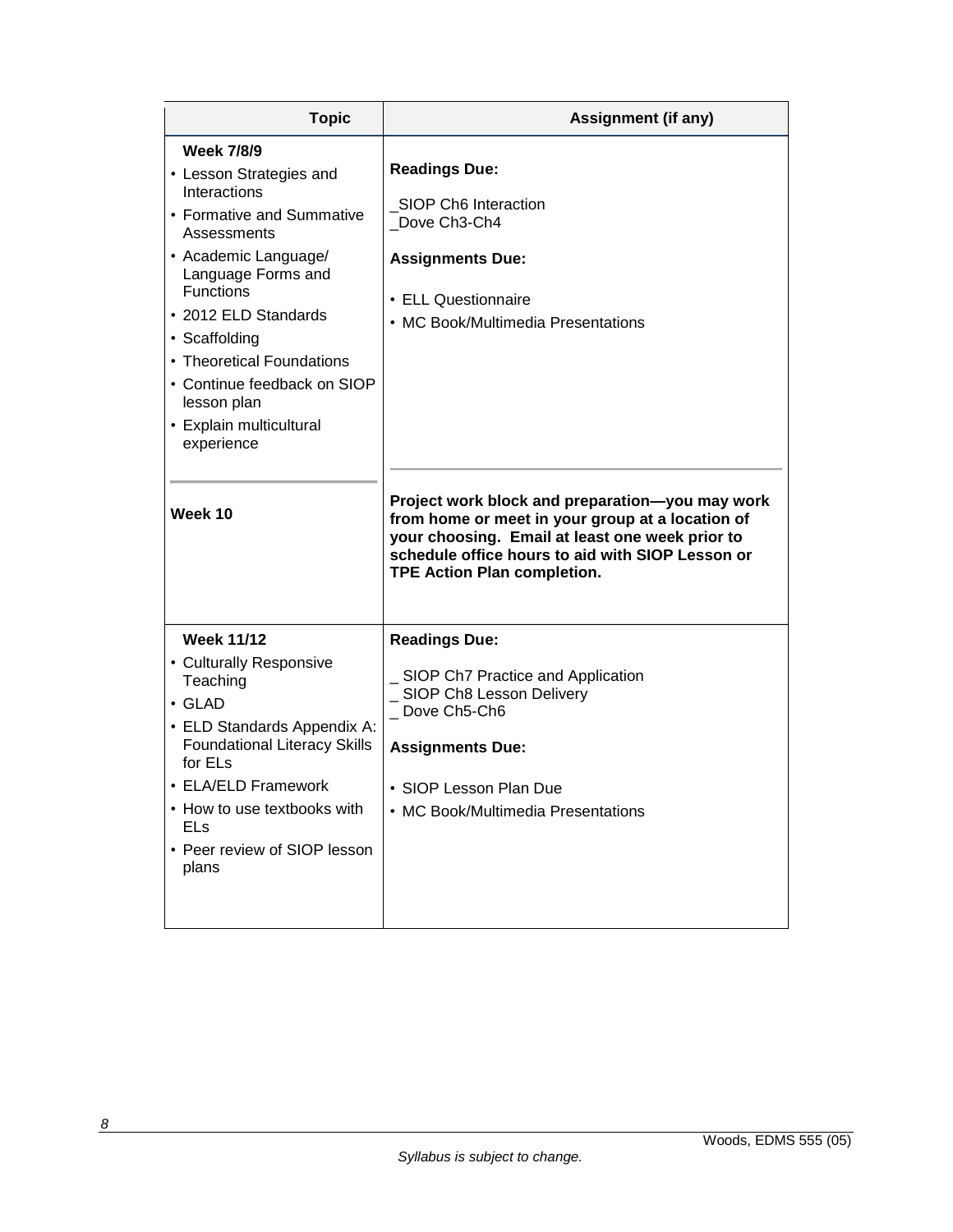| <b>Topic</b>                                                                                                                                                                                                                                                                                  | <b>Assignment (if any)</b>                                                                                                                                                          |
|-----------------------------------------------------------------------------------------------------------------------------------------------------------------------------------------------------------------------------------------------------------------------------------------------|-------------------------------------------------------------------------------------------------------------------------------------------------------------------------------------|
| <b>Week 13/14</b><br>• Special Education Issues<br>Re: ELs<br>• Making content accessible<br>to ELs<br>• Transferable Skills between<br>Spanish/English<br>• Teaching with the Brain in<br>Mind<br>• Workshop – lesson plan<br>• Interview Question<br>Presentations<br>• Explain Action Plan | <b>Readings Due:</b><br>SIOP Ch9 Review and Assessment<br>SIOP Ch10 RTI, Special Ed. and ELs<br>Dove Ch <sub>7</sub><br><b>Assignments Due:</b><br>• Interview Question Project Due |
| <b>Week 15/16</b><br>• Feedback on lesson plans<br>• Involving Parents, Families,<br>and Communities of ELs<br>• Becoming Bilingual - dual<br>language education<br>• Debrief SIOP Plans<br>• Final conferences with<br>instructor about lesson<br>plans<br>• Workshop - Action               | <b>Readings Due:</b><br>SIOP Ch11<br>SIOP Ch12<br>Dove Ch8<br><b>Assignments Due:</b><br>TPE 15 Action Plan                                                                         |
| <b>Week 9 Makeup</b><br>There will be no final exam                                                                                                                                                                                                                                           | Not applicable as class did not fall on Labor Day<br>N/A                                                                                                                            |
| for this course.                                                                                                                                                                                                                                                                              |                                                                                                                                                                                     |

*assignments in response to individual and class needs.*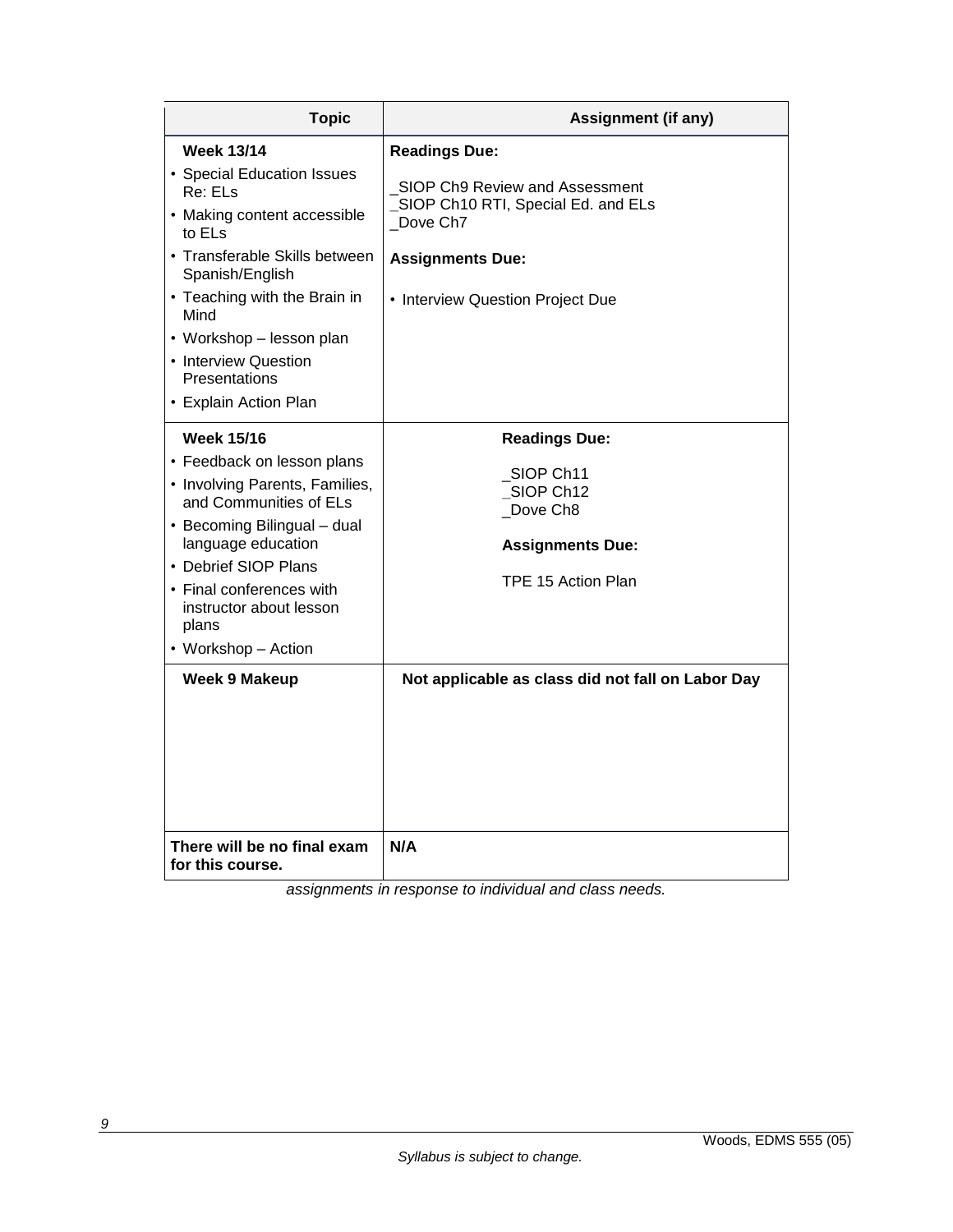# **COURSE REQUIREMENTS AND GRADED COURSE COMPONENTS**

Teacher education is a professional preparation program. It is expected that students will come to class prepared to discuss the readings, submit required assignments, and participate in class activities. Students are expected to adhere to academic honesty and integrity, standards of dependability, confidentiality and writing achievement. Because it is important for teachers to be able to effectively communicate their ideas to students, parents, colleagues, and administrators, writing that is original, clear and error-free is a priority for the School of Education. It is expected that work will be turned in on time. Note: Professor reserves the right to change, add to, or delete any material or assignment from the course.

| • Attendance, Participation, & Professional Disposition                          | 50 points        |
|----------------------------------------------------------------------------------|------------------|
| • Multicultural Book and Multimedia Tool Presentation (group)                    | 10 points        |
| • EL Questionnaire – Learning About Your English Learners (individual) 10 points |                  |
| • SIOP Lesson & Resources (partner)                                              | 10 points        |
| • TPE 15 – Action Plan / Reflective Statement (individual)                       | 10 points        |
| • Interview Question Project (individual)                                        | 10 points        |
|                                                                                  | Total 100 points |

# **Grading Standards and Policy on Late/Missed Work**

All students are expected to participate in class activities and demonstrate reflective learning. It is important that students are well prepared for course sessions by completing the readings and assignments scheduled before the class meeting. Assignments should be typed and double-spaced. Students who wish to revise an assignment must negotiate the requirements of the revision with the instructor. It is expected that work will be turned in on time. Please discuss individual issues with the instructor. Points will be deducted if assignments are submitted late (10% penalty per day late; no credit will be awarded if the assignment is one week late). A minimum of a C+ is required to pass this course.

| 95-100    | А                          |
|-----------|----------------------------|
| $90 - 94$ | А-                         |
| $87 - 89$ | B+                         |
| $83 - 86$ | R                          |
| $80 - 82$ | B-                         |
| $77 - 79$ | C+ (minimal passing grade) |
| $73 - 76$ | C                          |
| $70 - 72$ | r.                         |

# **ASSIGNMENT DESCRIPTIONS**

#### **Electronic Submissions of Assignments**

This course is mostly paperless. Assignments are to be turned to Cougar Course on time. Points may be deducted for late submissions as the work you do is essential to the discussions conducted in this course. Make sure you turn in the assignments in Word, 12 pt. font. Resources and/or citations will be referenced using APA format.

*NOTE: Full assignment descriptions and guidelines can be found on Cougar Courses, including grading rubrics for each.*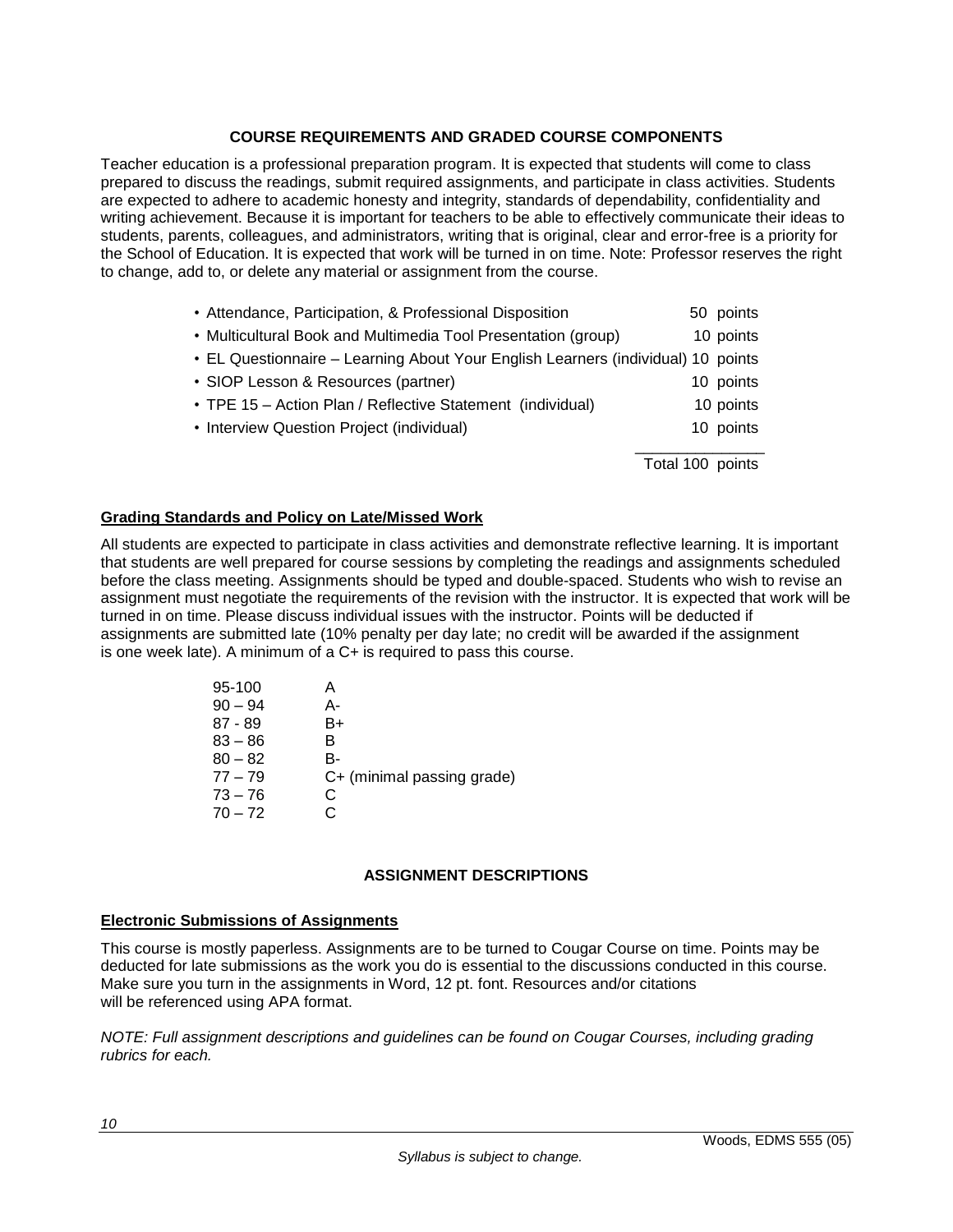# **School of Education/Course Attendance Policy**

Due to the dynamic and interactive nature of courses in the School of Education, all candidates (course participants) are expected to attend all classes and participate actively. At a minimum, candidates (course participants) must attend more than 80% of class time, or s/he may not receive a passing grade for the course at the discretion of the instructor. Individual instructors may adopt more stringent attendance requirements. Should the candidate (course participants) have extenuating circumstances, s/he should contact the instructor as soon as possible. *(Adopted by the COE Governance Community, December, 1997).*

**For this course:** Students missing more than one class session cannot earn an A or A-. Students missing more than two class sessions cannot earn a B or B+. This also applies to tutoring activities during our class sessions that are part of your cohort learning experience. Arriving late or leaving early by more than twenty minutes to class or tutoring counts as an absence. Illness and emergencies are considered on a case-bycase basis. However, notifying the instructor does not constitute an excuse. All assignments must be turned in on due date even in case of an absence. Unless extraordinary circumstances are made known, this is not negotiable. In an eight-week course, one day is equivalent to two class sessions (two weeks of class). So, missing one entire day will constitute two absences for the course.

# **GENERAL CONSIDERATIONS**

# **CSUSM Academic Honesty Policy**

Students will be expected to adhere to standards of academic honesty and integrity, as outlined in the Student Academic Honesty Policy. All assignments must be original work, clear and error-free. All ideas/material that are borrowed from other sources must have appropriate references to the original sources. Any quoted material should give credit to the source and be punctuated accordingly.

Academic Honesty and Integrity: Students are responsible for honest completion and representation of their work. Your course catalog details the ethical standards and penalties for infractions. There will be zero tolerance for infractions. If you believe there has been an infraction by someone in the class, please bring it to the instructor's attention. The instructor reserves the right to discipline any student for academic dishonesty, in accordance with the general rules and regulations of the university. Disciplinary action may include the lowering of grades and/or the assignment of a failing grade for an exam, assignment, or the class as a whole.

Incidents of Academic Dishonesty will be reported to the Dean of Students. Sanctions at the University level may include suspension or expulsion from the University.

Refer to the full Academic Honesty Policy at: [http://www.csusm.edu/policies/active/documents/Academic\\_Honesty\\_Policy.html](http://www.csusm.edu/policies/active/documents/Academic_Honesty_Policy.html)

# **Plagiarism**

As an educator, it is expected that each candidate (course participant) will do his/her own work, and contribute equally to group projects and processes. Plagiarism or cheating is unacceptable under any circumstances. If you are in doubt about whether your work is paraphrased or plagiarized see the Plagiarism Prevention for Students website [http://library.csusm.edu/plagiarism/index.html.](http://library.csusm.edu/plagiarism/index.html) If there are questions about academic honesty, please consult the University catalog.